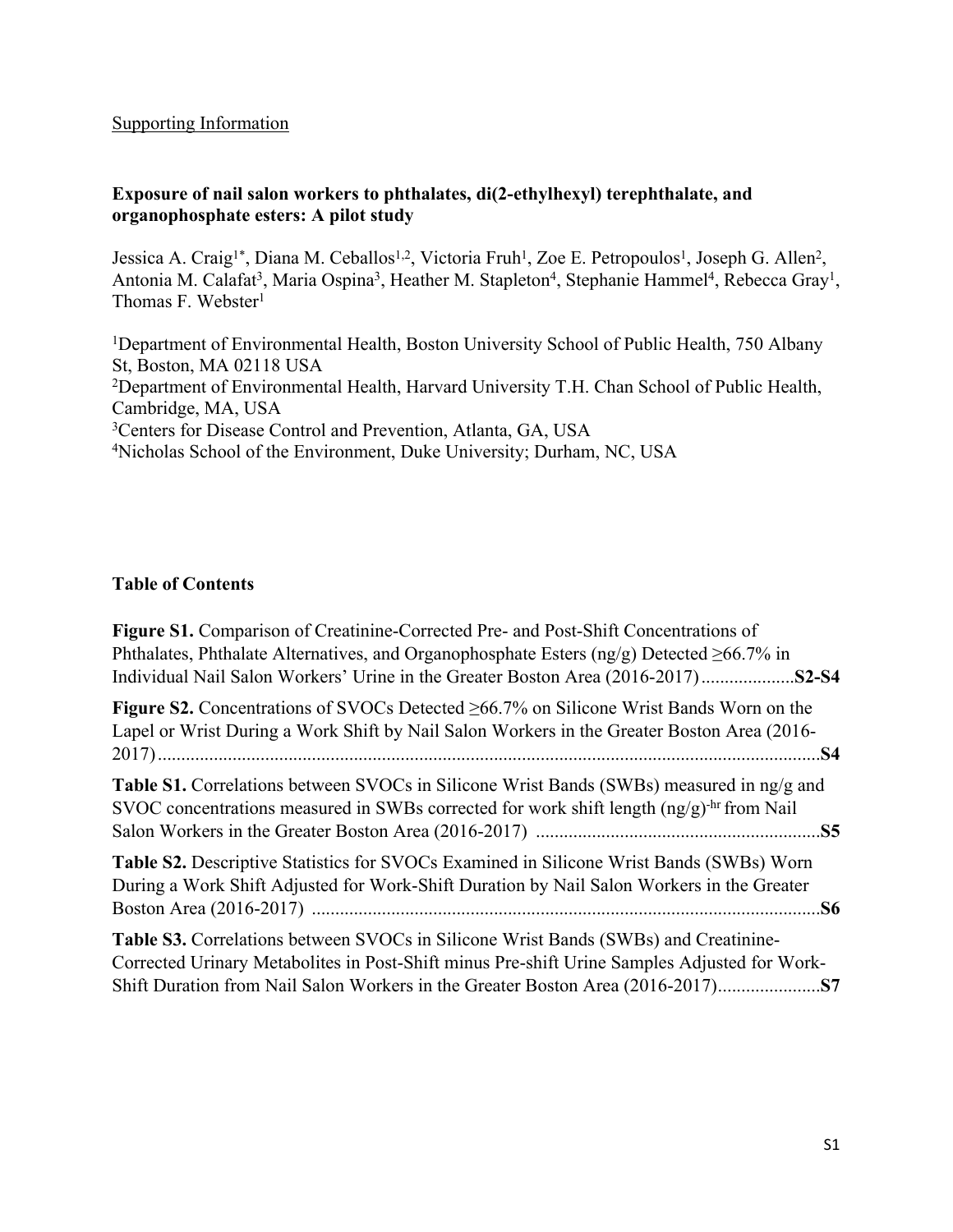

Figure S1. Comparison of Creatinine-Corrected Pre- and Post-Shift Concentrations\* of Phthalates, Phthalate Alternatives, and Organophosphate Esters (ng/g) Detected ≥50% in Individual Nail Salon Workers' Urine in the Greater Boston Area (2016-2017)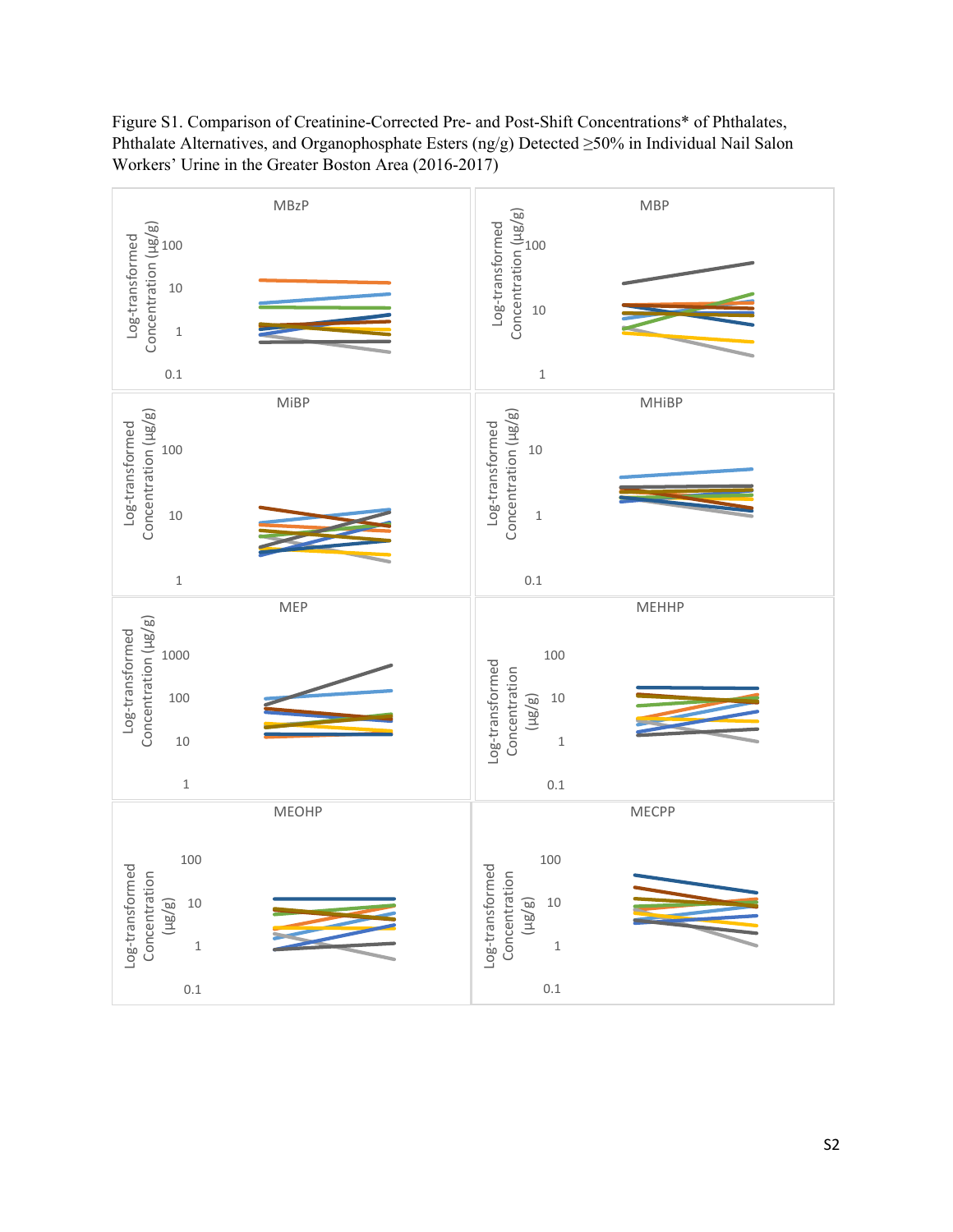

Figure S1 (Continued). Comparison of Creatinine-Corrected Pre- and Post-Shift Concentrations\* of Phthalates, Phthalate Alternatives, and Organophosphate Esters (ng/g) Detected ≥50% in Individual Nail Salon Workers' Urine in the Greater Boston Area (2016-2017)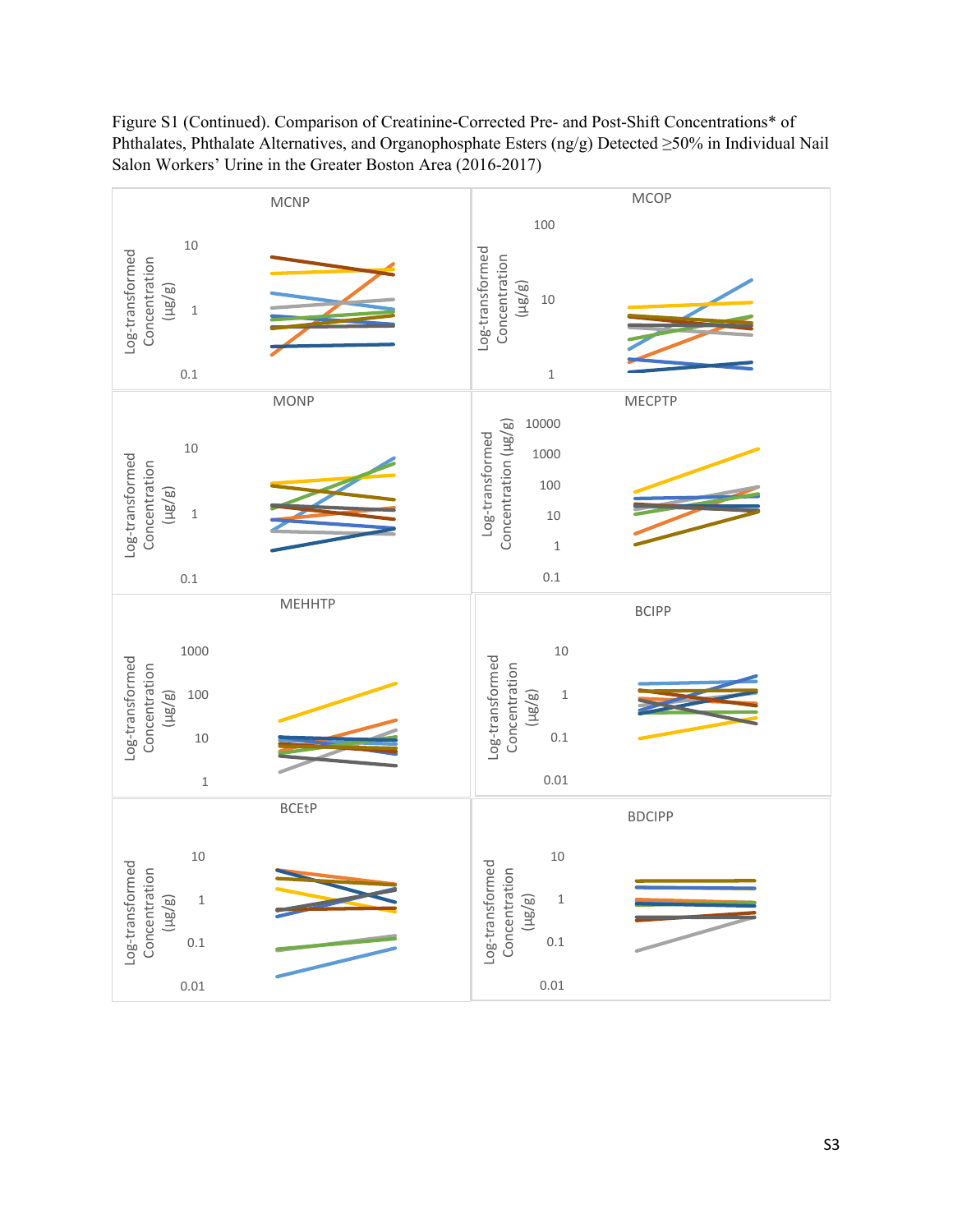Figure S1 (Continued). Comparison of Creatinine-Corrected Pre- and Post-Shift Concentrations\* of Phthalates, Phthalate Alternatives, and Organophosphate Esters (ng/g) Detected ≥50% in Individual Nail Salon Workers' Urine in the Greater Boston Area (2016-2017)



\*Concentrations <LOD replaced

Figure S2. Concentrations of SVOCs Detected ≥50% on Silicone Wrist Bands Worn on the Lapel or Wrist During a Work Shift by Nail Salon Workers in the Greater Boston Area (2016- 2017)

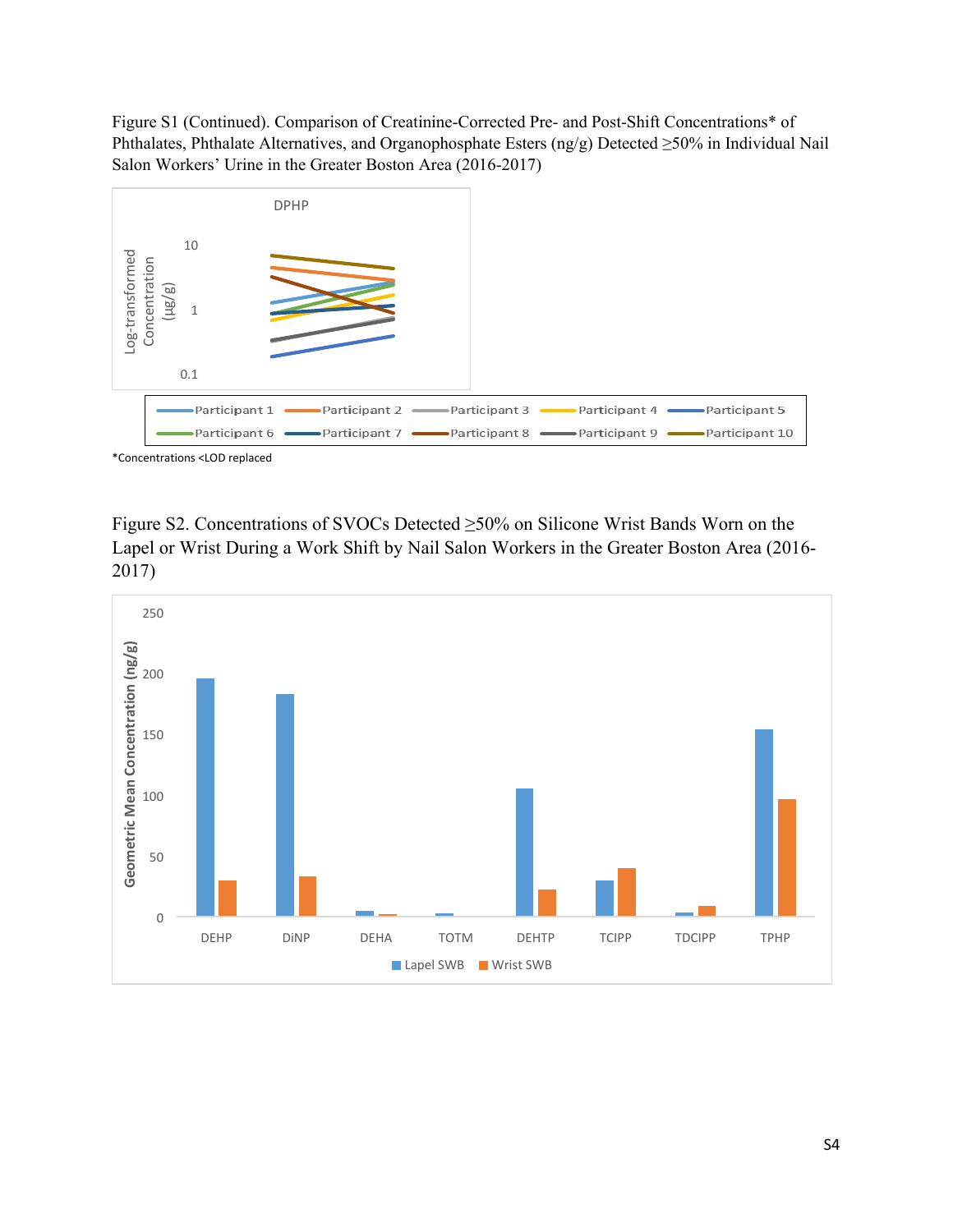|                               | <b>Spearman correlation coefficients</b> |                  |  |  |  |  |  |
|-------------------------------|------------------------------------------|------------------|--|--|--|--|--|
| <b>SWB Parent Compound</b>    | <b>Lapel SWB</b>                         | <b>Wrist SWB</b> |  |  |  |  |  |
| <b>Phthalates</b>             |                                          |                  |  |  |  |  |  |
| <b>DEHP</b>                   | 1.0                                      | 1.0              |  |  |  |  |  |
| <b>DiNP</b>                   | 1.0                                      | 1.0              |  |  |  |  |  |
| <b>Phthalate Alternatives</b> |                                          |                  |  |  |  |  |  |
| <b>DEHA</b>                   | 1.0                                      | 1.0              |  |  |  |  |  |
| <b>TOTM</b>                   | 0.98                                     | 1.0              |  |  |  |  |  |
| <b>DEHTP</b>                  | 0.98                                     | 1.0              |  |  |  |  |  |
| <b>Organophosphate Esters</b> |                                          |                  |  |  |  |  |  |
| <b>TCIPP</b>                  | 1.0                                      | 1.0              |  |  |  |  |  |
| <b>TDCIPP</b>                 | 1.0                                      | 1.0              |  |  |  |  |  |
| <b>TPHP</b>                   | 0.98                                     | 1.0              |  |  |  |  |  |

Table S1. Correlations between SVOCs in Silicone Wrist Bands (SWBs) measured in ng/g and SVOC concentrations measured in SWBs corrected for work shift length (ng/g)<sup>-hr</sup> from Nail Salon Workers in the Greater Boston Area (2016-2017)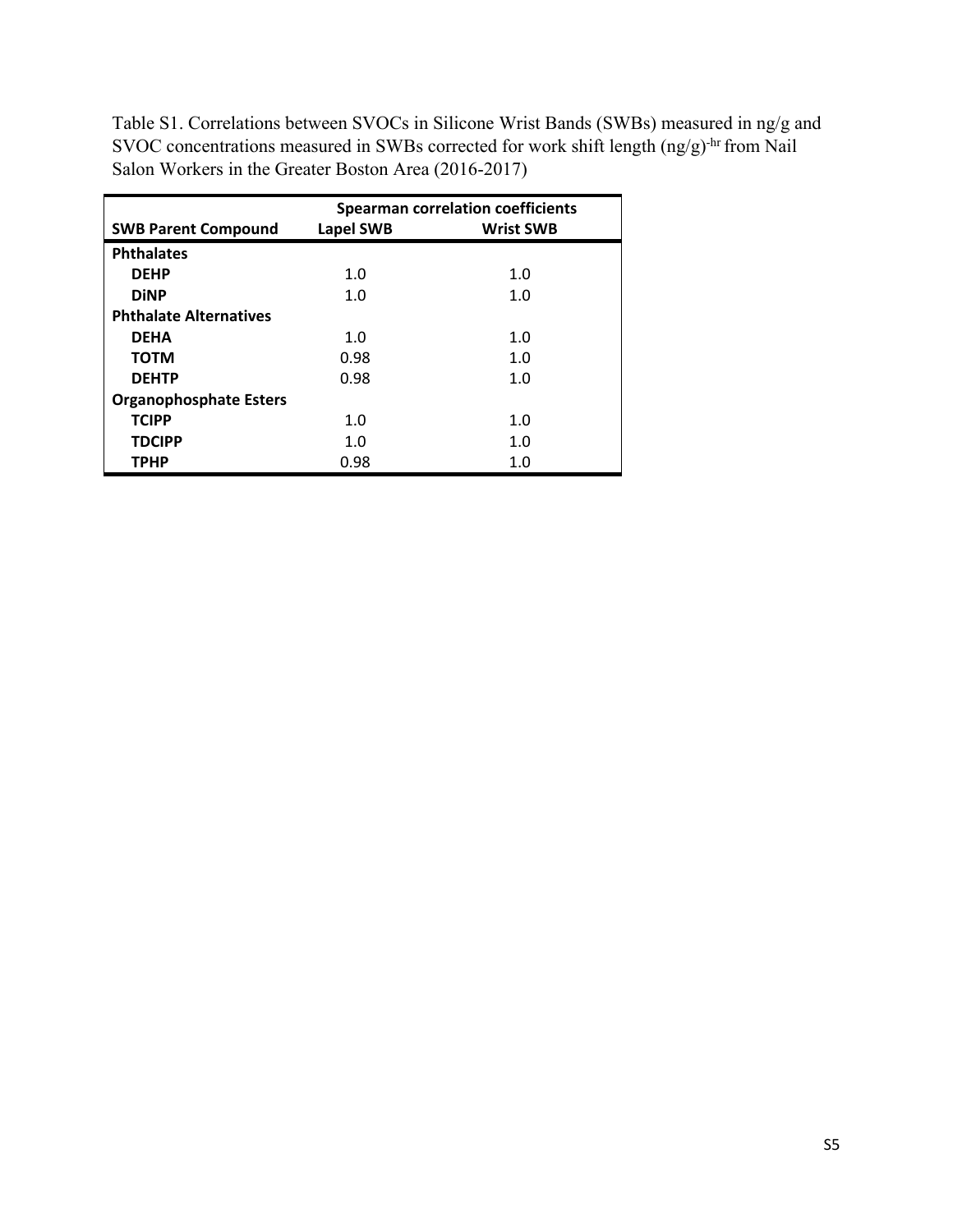|                               |        |           |            | Lapel SWB Concentrations $(ng/g)^{-hr}$ (n=9)                                                                                                                                                                |                                                                                                                                                                          |         |           |            | Wrist SWB Concentrations $(ng/g)^{-hr}$ (n=9)                                              |                                                         | [Lapel/Wrist]     | Wrist/Lapel              |
|-------------------------------|--------|-----------|------------|--------------------------------------------------------------------------------------------------------------------------------------------------------------------------------------------------------------|--------------------------------------------------------------------------------------------------------------------------------------------------------------------------|---------|-----------|------------|--------------------------------------------------------------------------------------------|---------------------------------------------------------|-------------------|--------------------------|
| Compound                      | % >MDL | <b>GM</b> | <b>GSD</b> | <b>Median</b>                                                                                                                                                                                                | Range                                                                                                                                                                    | % > MDL | <b>GM</b> | <b>GSD</b> | <b>Median</b>                                                                              | Range                                                   | <b>Difference</b> | Correlation <sup>#</sup> |
| <b>Phthalates</b>             |        |           |            |                                                                                                                                                                                                              |                                                                                                                                                                          |         |           |            |                                                                                            |                                                         |                   |                          |
| <b>BBzP</b>                   | 44.4   | N/A       | N/A        | <mdl< th=""><th><math>&lt;</math>MDL<math>-5.1</math></th><th>22.2</th><th>N/A</th><th>N/A</th><th><mdl< th=""><th><math>&lt;</math>MDL<math>-2.0</math></th><th>N/A</th><th>N/A</th></mdl<></th></mdl<>     | $<$ MDL $-5.1$                                                                                                                                                           | 22.2    | N/A       | N/A        | <mdl< th=""><th><math>&lt;</math>MDL<math>-2.0</math></th><th>N/A</th><th>N/A</th></mdl<>  | $<$ MDL $-2.0$                                          | N/A               | N/A                      |
| <b>DBP</b>                    | 0.0    | N/A       | N/A        | N/A                                                                                                                                                                                                          | N/A                                                                                                                                                                      | 11.1    | N/A       | N/A        | <mdl< th=""><th><math>&lt;</math>MDL<math>-179</math></th><th>N/A</th><th>N/A</th></mdl<>  | $<$ MDL $-179$                                          | N/A               | N/A                      |
| <b>DiBP</b>                   | 33.3   | N/A       | N/A        | <mdl< th=""><th><math>&lt;</math>MDL<math>-6.2</math></th><th>33.3</th><th>N/A</th><th>N/A</th><th><mdl< th=""><th><math>&lt;</math>MDL<math>-13.0</math></th><th>N/A</th><th>N/A</th></mdl<></th></mdl<>    | $<$ MDL $-6.2$                                                                                                                                                           | 33.3    | N/A       | N/A        | <mdl< th=""><th><math>&lt;</math>MDL<math>-13.0</math></th><th>N/A</th><th>N/A</th></mdl<> | $<$ MDL $-13.0$                                         | N/A               | N/A                      |
| <b>DEP</b>                    | 22.2   | N/A       | N/A        | <mdl< th=""><th><math>&lt;</math>MDL <math>-</math> 52.4</th><th>22.2</th><th>N/A</th><th>N/A</th><th><mdl< th=""><th><math>&lt;</math>MDL<math>-87.9</math></th><th>N/A</th><th>N/A</th></mdl<></th></mdl<> | $<$ MDL $-$ 52.4                                                                                                                                                         | 22.2    | N/A       | N/A        | <mdl< th=""><th><math>&lt;</math>MDL<math>-87.9</math></th><th>N/A</th><th>N/A</th></mdl<> | $<$ MDL $-87.9$                                         | N/A               | N/A                      |
| <b>DMP</b>                    | 33.3   | N/A       | N/A        | <mdl< th=""><th><math>&lt;</math>MDL<math>-0.43</math></th><th>33.3</th><th>N/A</th><th>N/A</th><th><mdl< th=""><th><math>&lt;</math>MDL<math>-0.53</math></th><th>N/A</th><th>N/A</th></mdl<></th></mdl<>   | $<$ MDL $-0.43$                                                                                                                                                          | 33.3    | N/A       | N/A        | <mdl< th=""><th><math>&lt;</math>MDL<math>-0.53</math></th><th>N/A</th><th>N/A</th></mdl<> | $<$ MDL $-0.53$                                         | N/A               | N/A                      |
| <b>DEHP</b>                   | 100    | 21.9      | 4.0        | 25.1                                                                                                                                                                                                         | $4.5 - 397$                                                                                                                                                              | 55.6    | 3.5       | 19.2       | 4.5                                                                                        | $<$ MDL $-182$                                          | 6.3               | 0.17                     |
| <b>DiNP</b>                   | 88.9   | 20.5      | 3.9        | 22.3                                                                                                                                                                                                         | <mdl -="" 149<="" th=""><th>55.6</th><th>3.9</th><th>26.4</th><th>5.3</th><th><math>&lt;</math>MDL<math>-429</math></th><th>5.3</th><th><math>-0.21</math></th></mdl>    | 55.6    | 3.9       | 26.4       | 5.3                                                                                        | $<$ MDL $-429$                                          | 5.3               | $-0.21$                  |
| <b>Phthalate Alternatives</b> |        |           |            |                                                                                                                                                                                                              |                                                                                                                                                                          |         |           |            |                                                                                            |                                                         |                   |                          |
| <b>DEHA</b>                   | 77.8   | 0.51      | 16.9       | 0.46                                                                                                                                                                                                         | <mdl -="" 152<="" th=""><th>55.6</th><th>0.22</th><th>21.8</th><th>0.25</th><th><math>&lt;</math>MDL<math>-23.6</math></th><th>2.3</th><th><math>0.81*</math></th></mdl> | 55.6    | 0.22      | 21.8       | 0.25                                                                                       | $<$ MDL $-23.6$                                         | 2.3               | $0.81*$                  |
| <b>TOTM</b>                   | 100    | 0.31      | 5.9        | 0.29                                                                                                                                                                                                         | $0.03 - 7.8$                                                                                                                                                             | 55.6    | 0.05      | 76.4       | 0.15                                                                                       | $<$ MDL $-$ 44.8                                        | 6.2               | 0.64                     |
| <b>DEHTP</b>                  | 100    | 11.8      | 3.9        | 9.0                                                                                                                                                                                                          | $1.9 - 182$                                                                                                                                                              | 77.8    | 2.6       | 25.7       | 33.7                                                                                       | <mdl -="" 529<="" th=""><th>4.5</th><th>0.21</th></mdl> | 4.5               | 0.21                     |
| <b>Organophosphate Esters</b> |        |           |            |                                                                                                                                                                                                              |                                                                                                                                                                          |         |           |            |                                                                                            |                                                         |                   |                          |
| <b>TCIPP</b>                  | 77.8   | 3.3       | 3.9        | 4.5                                                                                                                                                                                                          | $<$ MDL $-19.5$                                                                                                                                                          | 88.9    | 4.7       | 4.5        | 4.4                                                                                        | $<$ MDL $-33.2$                                         | 0.70              | 0.48                     |
| <b>TCEP</b>                   | 11.1   | N/A       | N/A        | <mdl< th=""><th><math>&lt;</math>MDL<math>-6.2</math></th><th>0.0</th><th>N/A</th><th>N/A</th><th><mdl< th=""><th>N/A</th><th>N/A</th><th>N/A</th></mdl<></th></mdl<>                                        | $<$ MDL $-6.2$                                                                                                                                                           | 0.0     | N/A       | N/A        | <mdl< th=""><th>N/A</th><th>N/A</th><th>N/A</th></mdl<>                                    | N/A                                                     | N/A               | N/A                      |
| <b>TDCIPP</b>                 | 77.8   | 0.39      | 4.8        | 0.44                                                                                                                                                                                                         | $<$ MDL $-4.6$                                                                                                                                                           | 88.9    | 1.1       | 3.7        | 1.8                                                                                        | $<$ MDL $-3.7$                                          | 0.35              | 0.43                     |
| TPHP                          | 88.9   | 17.2      | 4.7        | 33.8                                                                                                                                                                                                         | $<$ MDL $-134$                                                                                                                                                           | 100     | 11.4      | 3.5        | 12.0                                                                                       | $1.3 - 49.0$                                            | 1.5               | 0.10                     |

Table S2. Descriptive Statistics for SVOCs Examined in Silicone Wrist Bands (SWBs) Worn During a Work Shift Adjusted for Work-Shift Duration by Nail Salon Workers in the Greater Boston Area (2016-2017)

GM = Geometric Mean; GSD = Geometric Standard Deviation; MDL = Method Detection Limit; #Spearman Correlation

N/A Not calculated: proportion of results below method detection limit was too high to provide a valid result

\*Spearman correlation statistically significant (p<0.05)

Note: Not all compounds listed in Table 1 were measured in SWBs